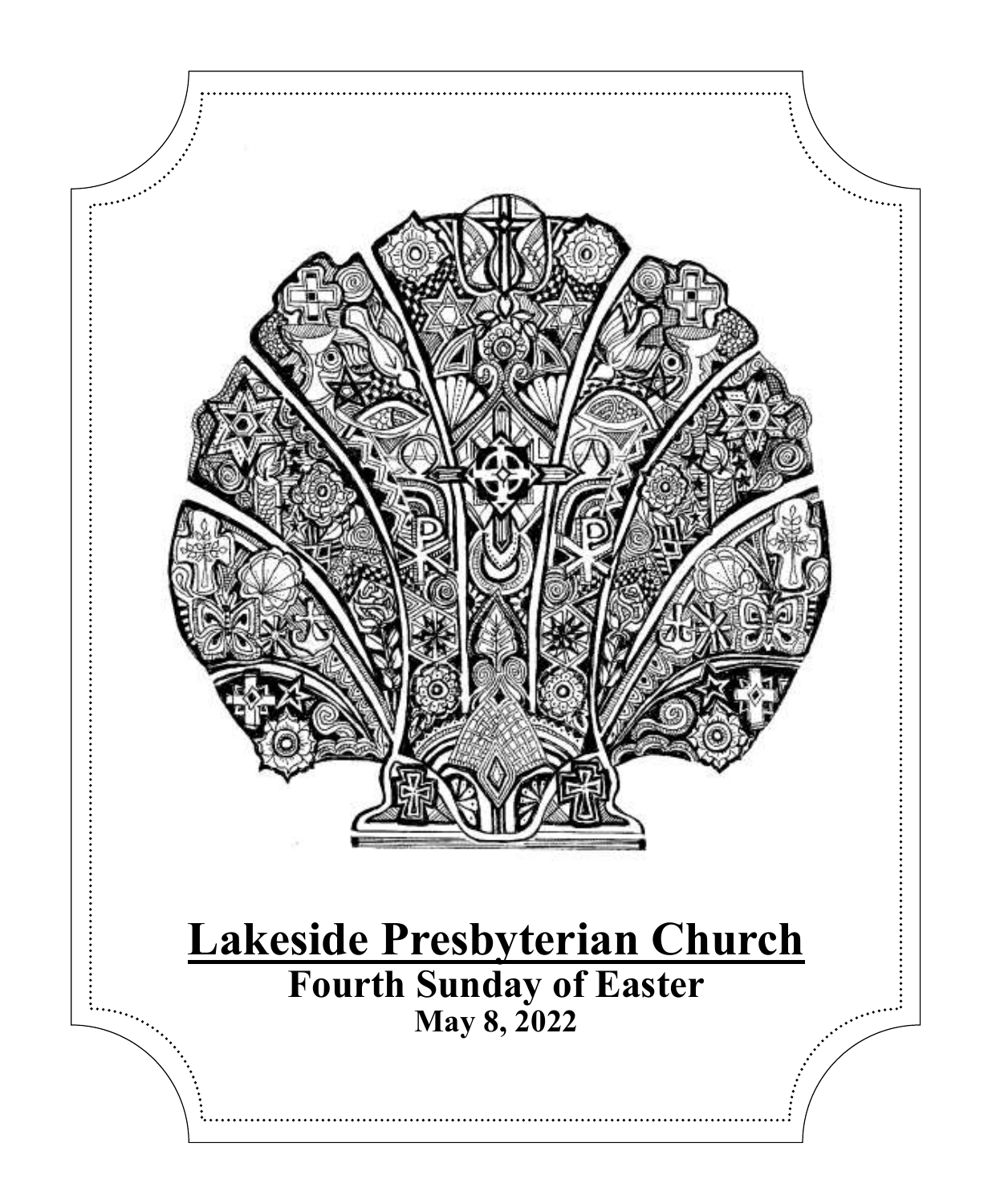# **Lakeside Presbyterian Church Fourth Sunday of Easter**

### **ORGAN VOLUNTARY** *Antiphon III* Marcel Dupré

**WELCOME AND NEWS** The Rev. Nancy Ross-Zimmerman The Rev. Dr. Louisa W. Umphres

**\*CALL TO WORSHIP**  Rev. 7:12

Alleluia, Christ is risen! **The Lord is risen indeed, Alleluia!** Blessing and honor is yours, O God. **Glory to God forever. Alleluia!**

**\*HYMN #409** *God Is Here!* ABBOT'S LEIGH

# **\*PRAYER OF ADORATION**

# **CALL TO CONFESSION**

#### **PRAYER OF CONFESSION**

**Holy God, we confess that we have strayed from your paths of right relationship and peace, and we have dishonored you, ourselves, and your creation; we repent of these hurtful ways. Forgive us, we pray, as we learn to forgive others, and guide our feet into the way of peace. Amen.**

# **DECLARATION OF FORGIVENESS**

#### **\*SUNG RESPONSE** Hymn #726

**"Will you come and follow me if I but call your name? Will you go where you don't know and never be the same? Will you let my love be shown; will you let my name be known; will you let my life be grown in you and you in me?"**

#### **CHILDREN'S MOMENT** The Rev. Nancy Ross-Zimmerman

(Please note that children who come forward may be visible to our online audiences.)

# **OFFERING INVITATION**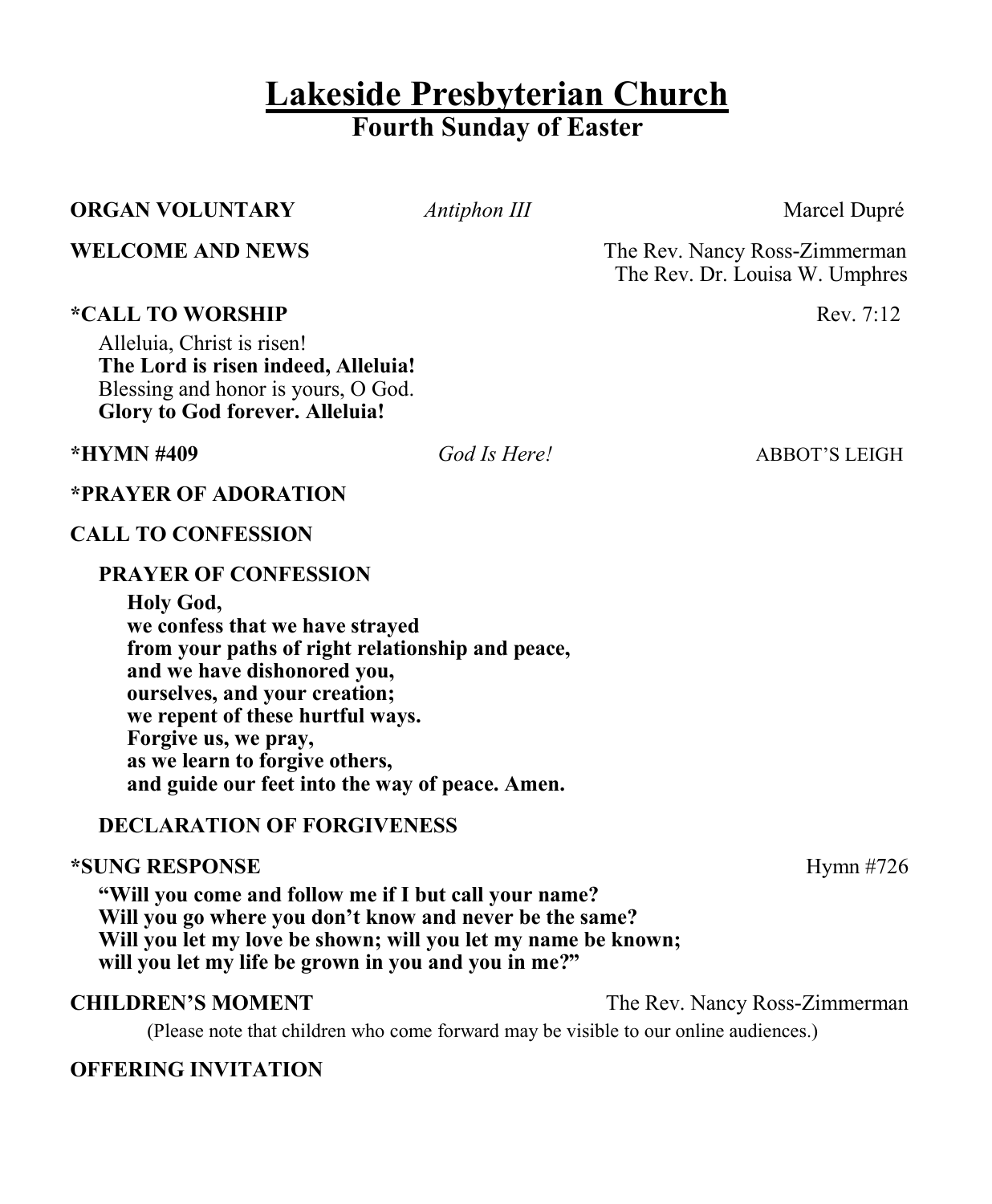**OFFERTORY** *The Lord is My Shepherd* Howard Goodall

*The Lord is my shepherd, I shall not want; He maketh me to lie down in green pastures: He leadeth me beside the still waters. Yea, though I walk through the valley of the shadow of death, I will fear no evil: for you are with me, you will comfort me. Surely goodness and mercy shall follow me all the days of my life: and I will dwell in the house of the Lord for ever.*

#### **\*DOXOLOGY** Hymn #606

**Praise God, from whom all blessings flow; praise God, all creatures here below; praise God above, ye heavenly host; praise Father, Son, and Holy Ghost. Amen.**

#### **\*PRAYER OF DEDICATION**

#### **PRAYER FOR ILLUMINATION**

| <b>PSALM READING</b>                                                                                                      | Psalm 23       | (O.T. p.501) |
|---------------------------------------------------------------------------------------------------------------------------|----------------|--------------|
| <b>ACTS READING</b>                                                                                                       | Acts $9:36-43$ | (N.T. p.128) |
| For the Word of God in scripture,<br>For the Word of God among us,<br>For the Word of God within us.<br>Thanks be to God. |                |              |

**SERMON** The Rev. Dr. Louisa W. Umphres

# **RESPONSIVE PRAYERS OF THE PEOPLE** Hymn #473

At points during the prayer, you are invited to join in singing this refrain: **Shepherd me, O God, beyond my wants, beyond my fears, from death into life**

#### **THE SACRAMENT OF BAPTISM** Mia Cynthia Knapke

 Noah Daniel Knapke Owen Douglas Knapke

# **PRESENTATION** Dick Rankin

\***PROFESSION OF FAITH** Apostle's Creed (Hymnal p. 17)

# **\*THANKSGIVING OVER THE WATER AND LORD'S PRAYER**

**Our Father, who art in heaven, hallowed be thy name. Thy kingdom come, thy will be done, on earth as it is in heaven. Give us this day our daily bread and forgive us our debts as we forgive our debtors, and lead us not into temptation, but deliver us from evil. For thine is the kingdom, the power, and the glory, forever. Amen.**

# **BAPTISM AND ANOINTING**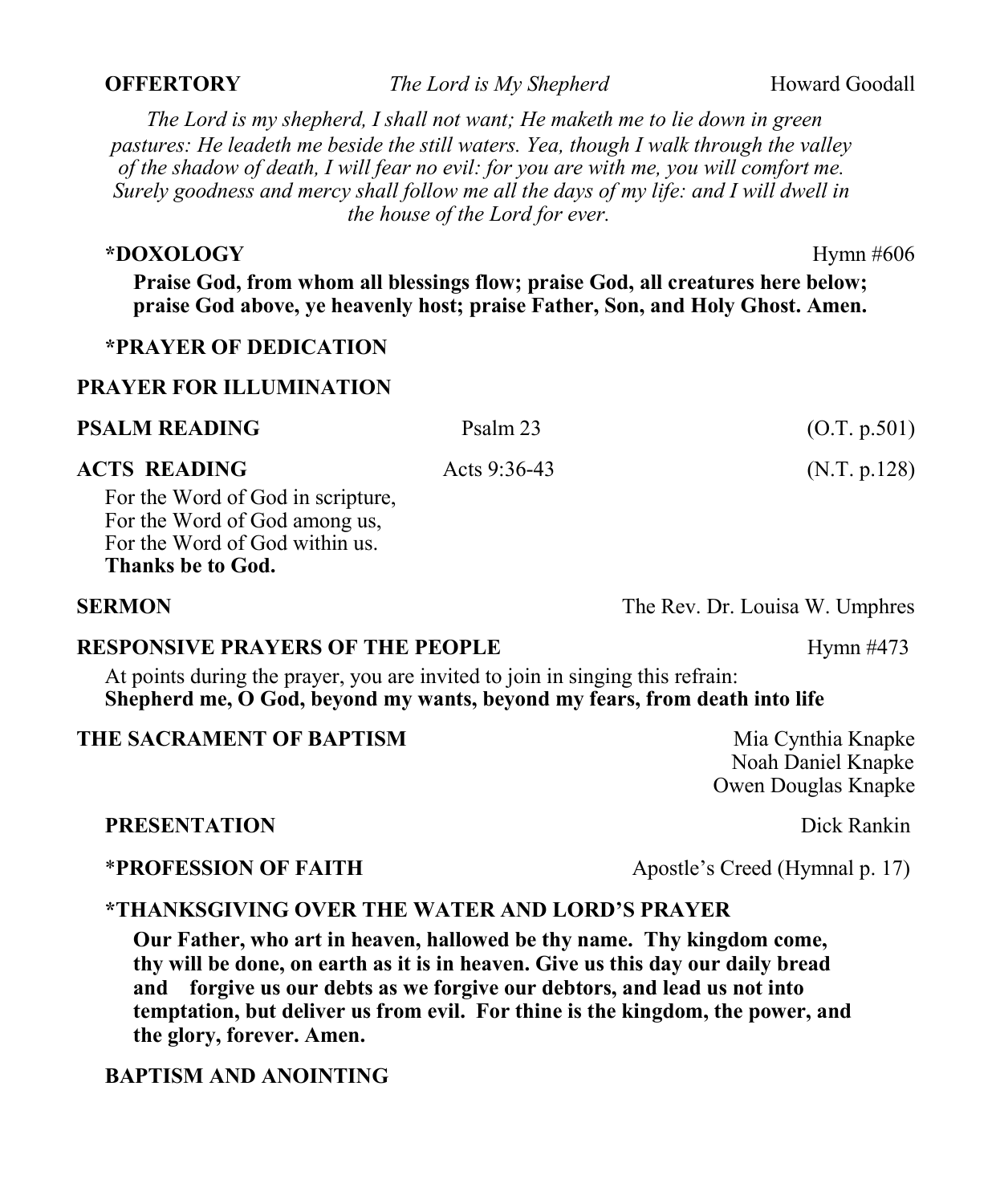### **\*PASSING THE PEACE**

The Peace of Christ be with you. **And also with you.**

#### **\*HYMN #485** *We Know That Christ Is Raised* ENGELBERG

# **\*CHARGE AND BENEDICTION**

# **\*OUR BLESSING TO EACH OTHER** AR HYD Y NOS

**May the Lord, our gracious Father, bless you this day; Give you peace and hope and courage, along your way. May you stay within God's keeping, in your waking, in your sleeping. In your joy and in your weeping: God be with you.**

**POSTLUDE** *Toccata in C Major* Johann Pachelbel

*\*Those who are able, please stand*

*God is Here!* (ABBOT'S LEIGH) Text and Music © 1970 Hope Publishing Company *Will You Come and Follow Me* (KELVINGROVE) Text © 1987 WGRG, Iona Community (admin. GIA Publications, Inc.) *The Lord is My Shepherd* (Howard Goodall) Text © 2000 Howard Goodall *Shepherd Me, O God* (SHEPHERD ME) Text and Music © 1986 GIA Publications, Inc.

Permission to podcast/stream the music in this service obtained from ONE LICENSE with license #A-715941. All rights reserved.

Cover art by Margaret M. Watkins, pen and ink.



# **Lakeside Presbyterian Church, Inc.**

**Worship · Learn · Serve** 2690 Dixie Highway, Lakeside Park, KY 41017

**Church telephone** 859-341-1963 **Church Office:** Monday through Thursday **10:00 a.m. to 2:00 p.m. www.lakesidechurch.org · lakeside@lakesidechurch.org**



News

Donate

**Co-Pastor** The Rev. Nancy Ross-Zimmerman — nancy@lakesidechurch.org **Co-Pastor** The Rev. Dr. Louisa W. Umphres — louisa@lakesidechurch.org<br>**Director of Music** Stephanie Nash — snash@lakesidechurch.org Stephanie Nash — snash@lakesidechurch.org **Organist** Thom Miles — thom@lakesidechurch.org **NKY Youth Coordinator** John Hodges-Batzka — john@lakesidechurch.org<br>**Director of Technology** Peter Teremi— peter@lakesidechurch.org Peter Teremi— peter@lakesidechurch.org **Financial Assistant** Desma Borland — desma@lakesidechurch.org **Director of Operations** Heather Vest — heather@lakesidechurch.org<br> **Preschool Director** Cindy Sheehan — preschool@lakesidechurch.org Cindy Sheehan — preschool@lakesidechurch.org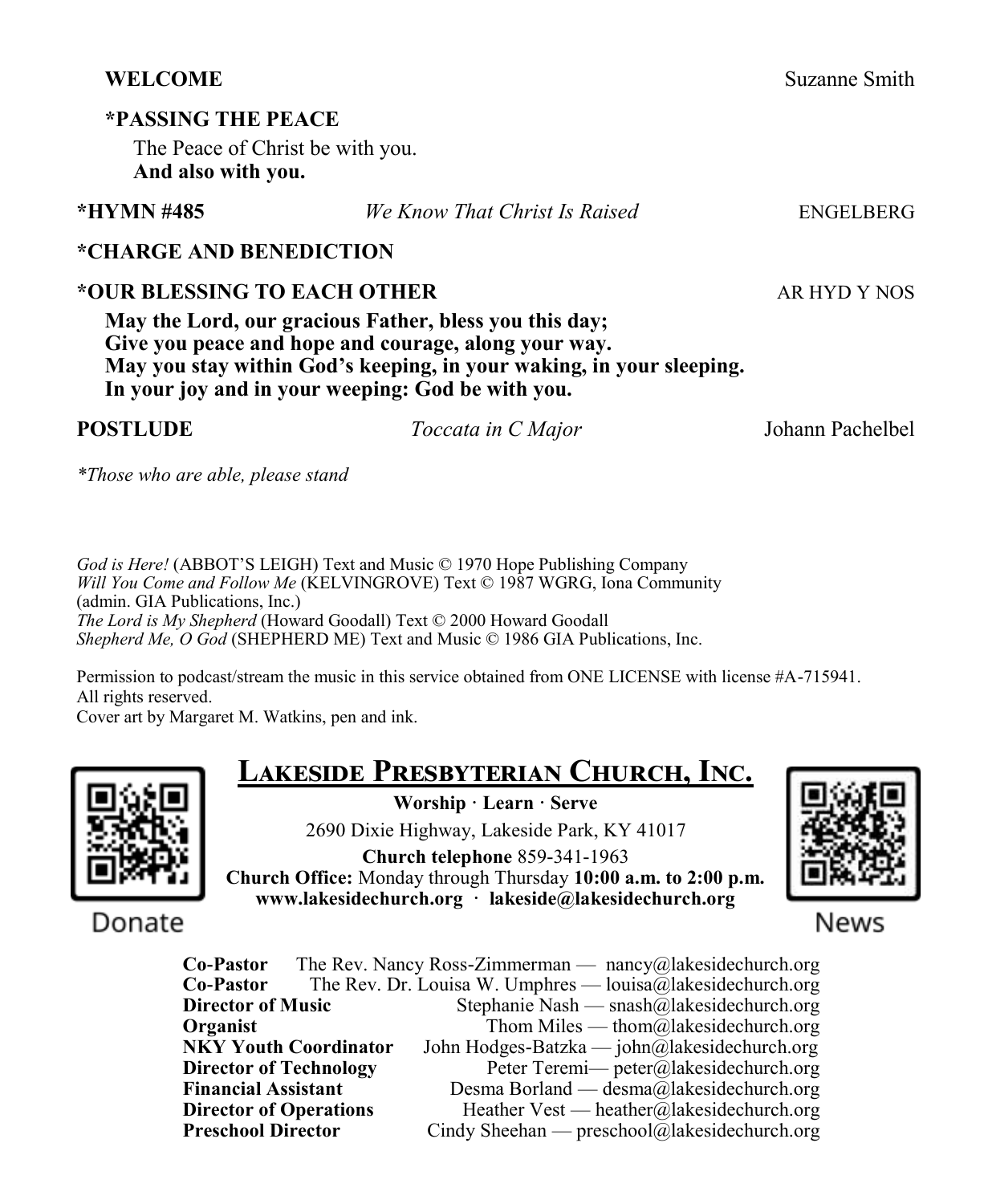

Commissioned for the dedication of a renovated worship space in Austin, Texas, this text is one of the few to devote attention to how customary church features facilitate worship. The tune was composed in wartime Britain to replace a Haydn tune tainted by Nazi associations.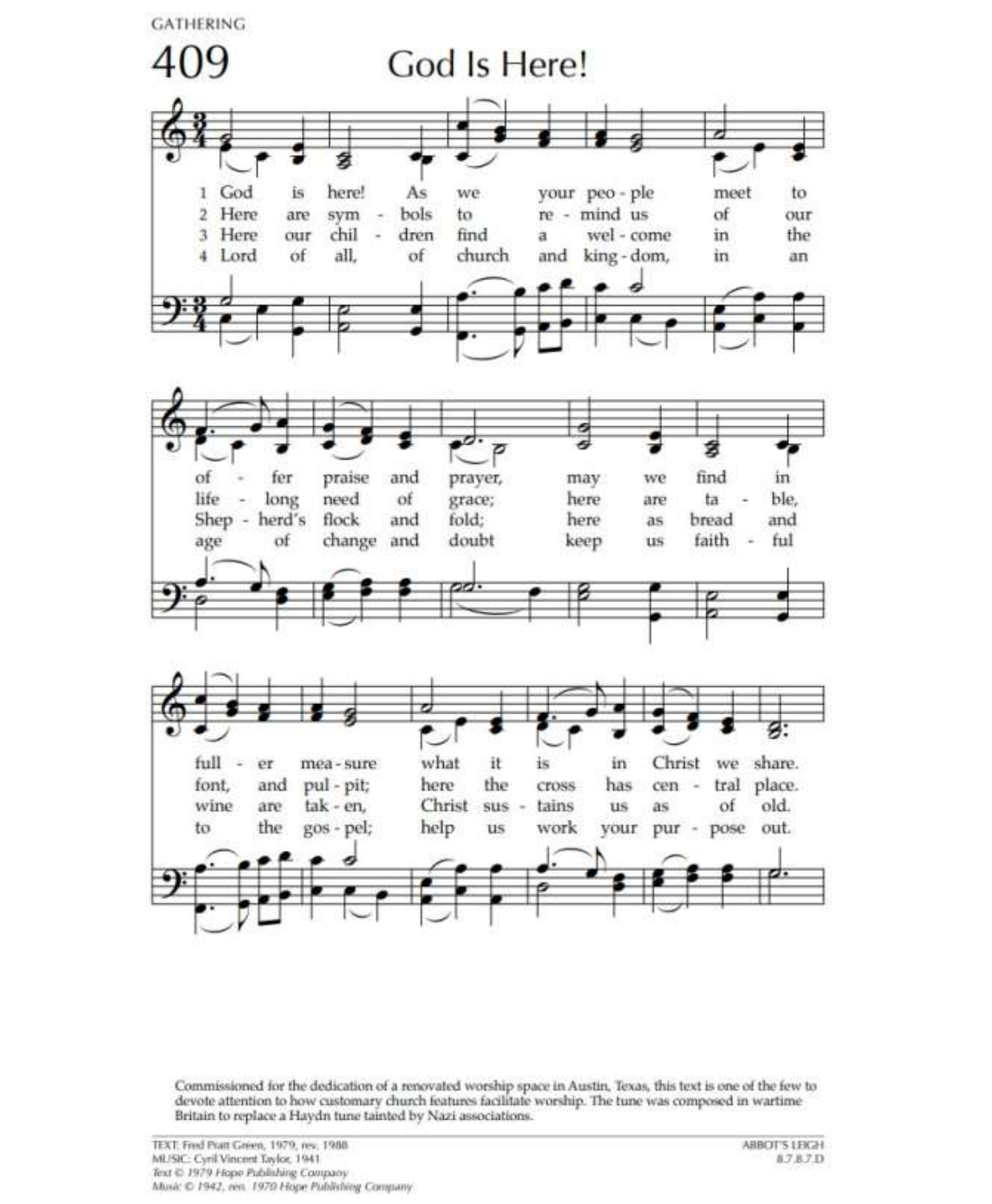**GATHERING** 

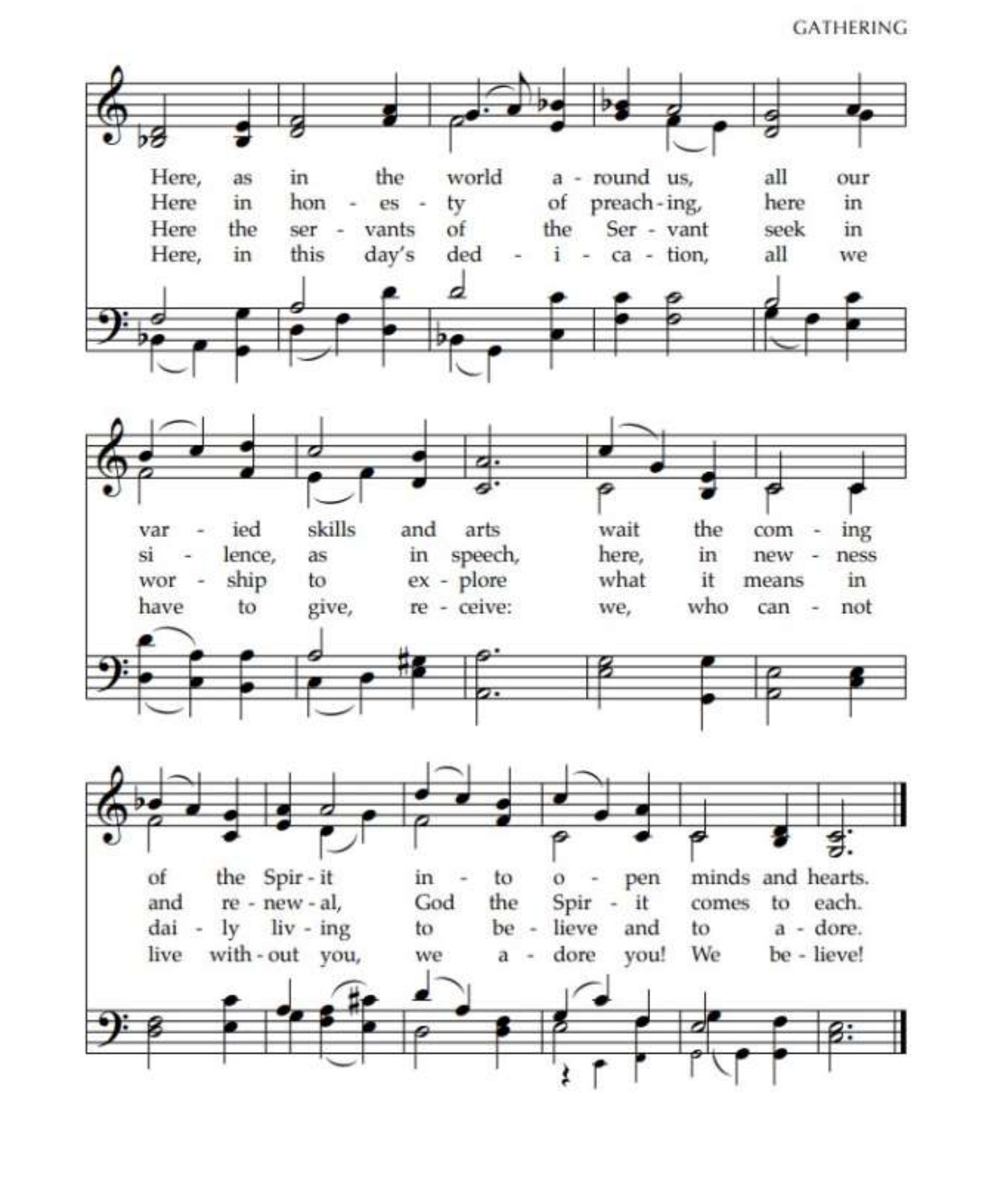# **Responsive Prayers of the People**



Text and Music C 1986 GIA Publications, Inc.

SHEPHERD ME Irregular